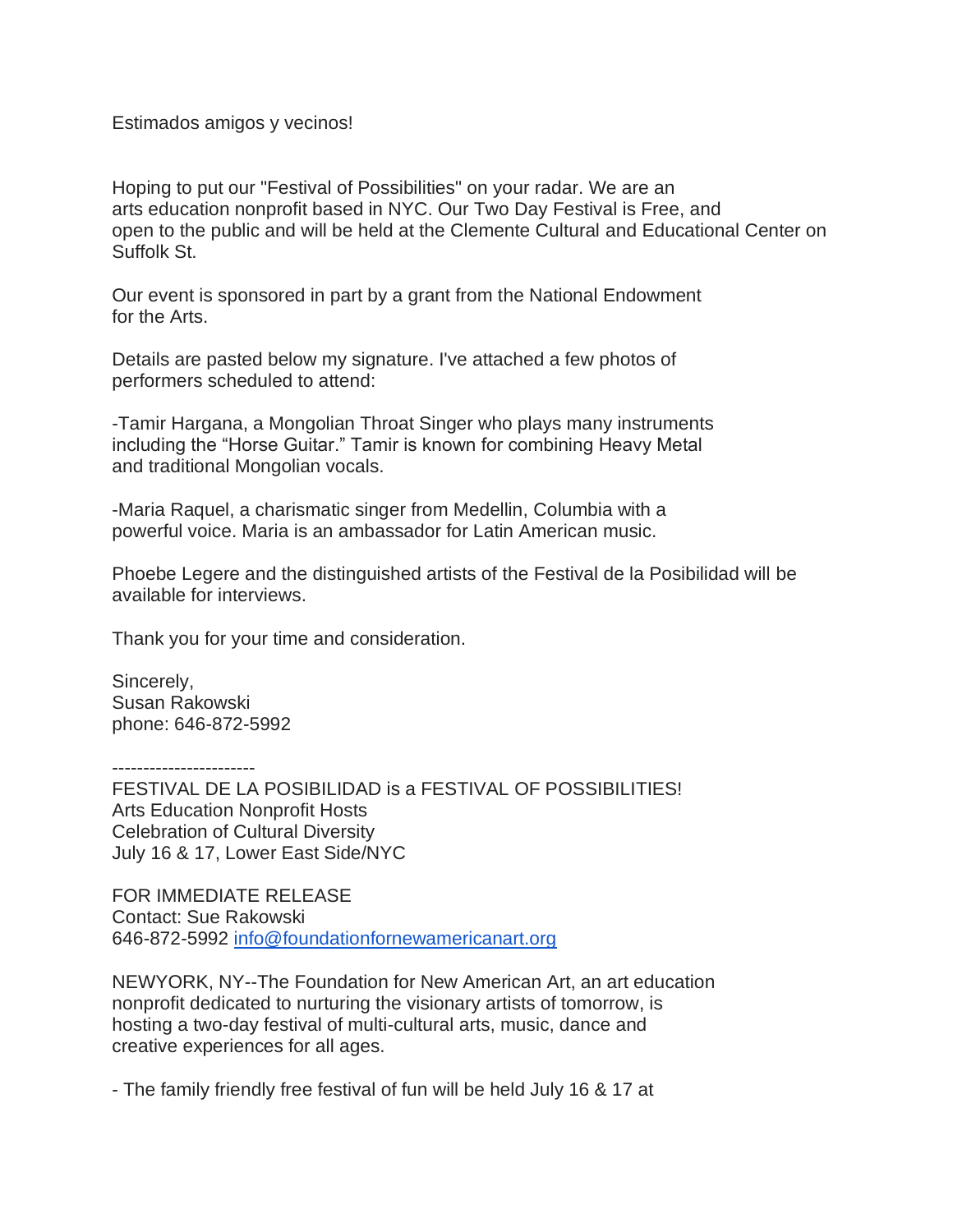The Clemente Cultural and Educational Center, in the heart of the lower east side at 107 Suffolk St, New York, NY 10002 and will feature performances and workshops by master artists and musicians from Africa, Latin America and China.

Foundation for New American Art (FNAA), a 501c3 nonprofit founded by multi-disciplinary artist Phoebe Legere, received a grant from the National Endowment for the Arts to assist in producing the multi-cultural family festival.

The Foundation for New American Art mission is to educate, strengthen and nurture the artistic and musical spirit of the children of low-income communities.

https://www.eventbrite.com/e/festival-of-possibilities-tickets-364321283767

According to Founder and Executive Director of FNAA, Phoebe Legere, "We have no words to express our gratitude to the people who helped us and fortified our resolve on our beautiful journey: fourteen years of service as a grassroots nonprofit charity organization! Now, the National Endowment for the Arts joins us as partner. Gracias a todos nuestros amigos y vecinos."

FNAA grew from a curating and presenting arts organization called the New York Underground Museum to an arts education and cultural resource for children and families.

"The National Endowment for the Arts is proud to support arts projects like this one from Foundation for New American Art that help support the community's creative economy," said NEA Acting Chair Ann Eilers.

"Foundation for New American Art in NYC is among the organizations nationwide that are using the arts as a source of strength, a path to well-being, and providing access and opportunity for people to connect and find joy through the arts."

According to Legere, "The children we serve attend public schools where the budgets for art & music have been cut or drastically eliminated.

Schedule of FREE Events:

Saturday, July 16:

A multimedia Global Musical Journey in the Fabulan Theater at the Clemente Cultural and Educational Center 107 Suffolk St. 7-10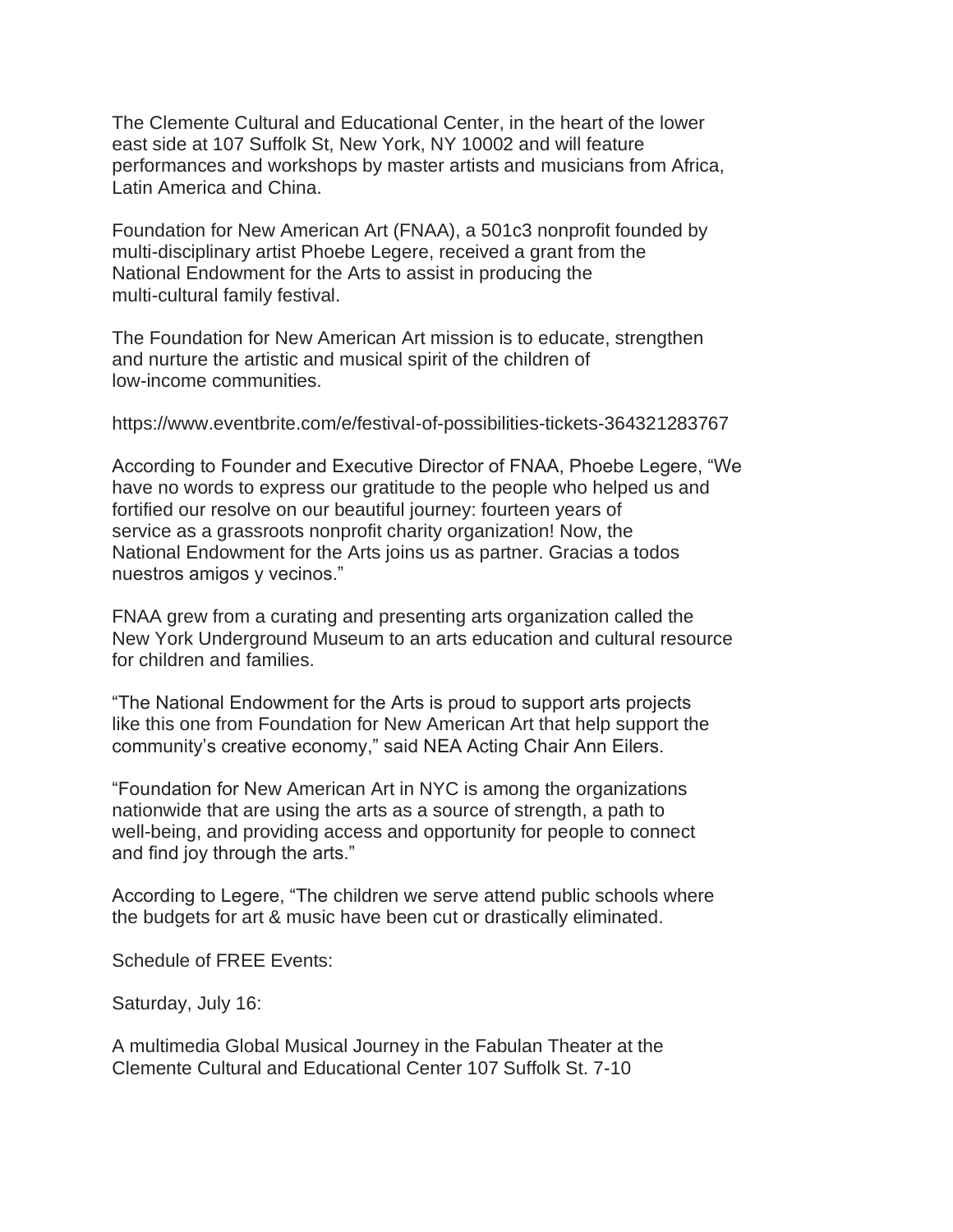-Tamir Hargana, a Mongolian Throat Singer who plays many instruments including the "Horse Guitar." Tamir is known for combining Heavy Metal and traditional Mongolian vocals.

-Maria Raquel, a charismatic singer from Medellin, Columbia with a powerful voice. Maria is an ambassador for Latin American music.

-Salieu Suso, an "edu-tainer" from Africa. Salieu is a culture bearer from the thousand year old Griot tradition who plays the Kora.

- Master of Ceremonies will be Phoebe Legere, (Abenaki/Cajun) President of the Foundation for New American Art. Phoebe will present and interview the artists in Spanish and English.

Sunday, July 17:

11- 5 outdoors, FREE, on La Plaza of The Clemente 107 Suffolk St.

11 am -Let Every Child Sing –co-led by Tamir Hargana and Phoebe Legere combining traditional vocal techniques from around the world including

- Mongolian throat singing,

-Cumbia Villera (slum cumbia)

- Open Heart Vocal Technique for children and youth developed by Foundation for New American Art.

All ages welcome. Children under 12 must be accompanied by an adult. 12 noon - Paintbrushes Not Guns: Art Workshop for teens & children,

1 pm - Communicating to the Community: Drum Workshop led by Joakim Lartey from Ghana (Bring your percussion)

2 pm -Carolina Jaurena, teaching beginner level Salsa for the whole family,

3 pm -Nico Wells, a singer from Argentina, and the world-famous "Zen Tango"- dancers,

All Day: Games, Puppets, Storytellers

4 pm The Climax of the Festival de la Posibilidad will be The Rumberos – a pan Latin Dance Orchestra playing live for our Community Dance on La Plaza of the Clemente at 4:00 pm.

Let's DANCE together to integrate the amazing energies of diverse cultural traditions from all over the globe!

Let's SING together to celebrate a culture of belonging, tolerance and inclusion in New York!